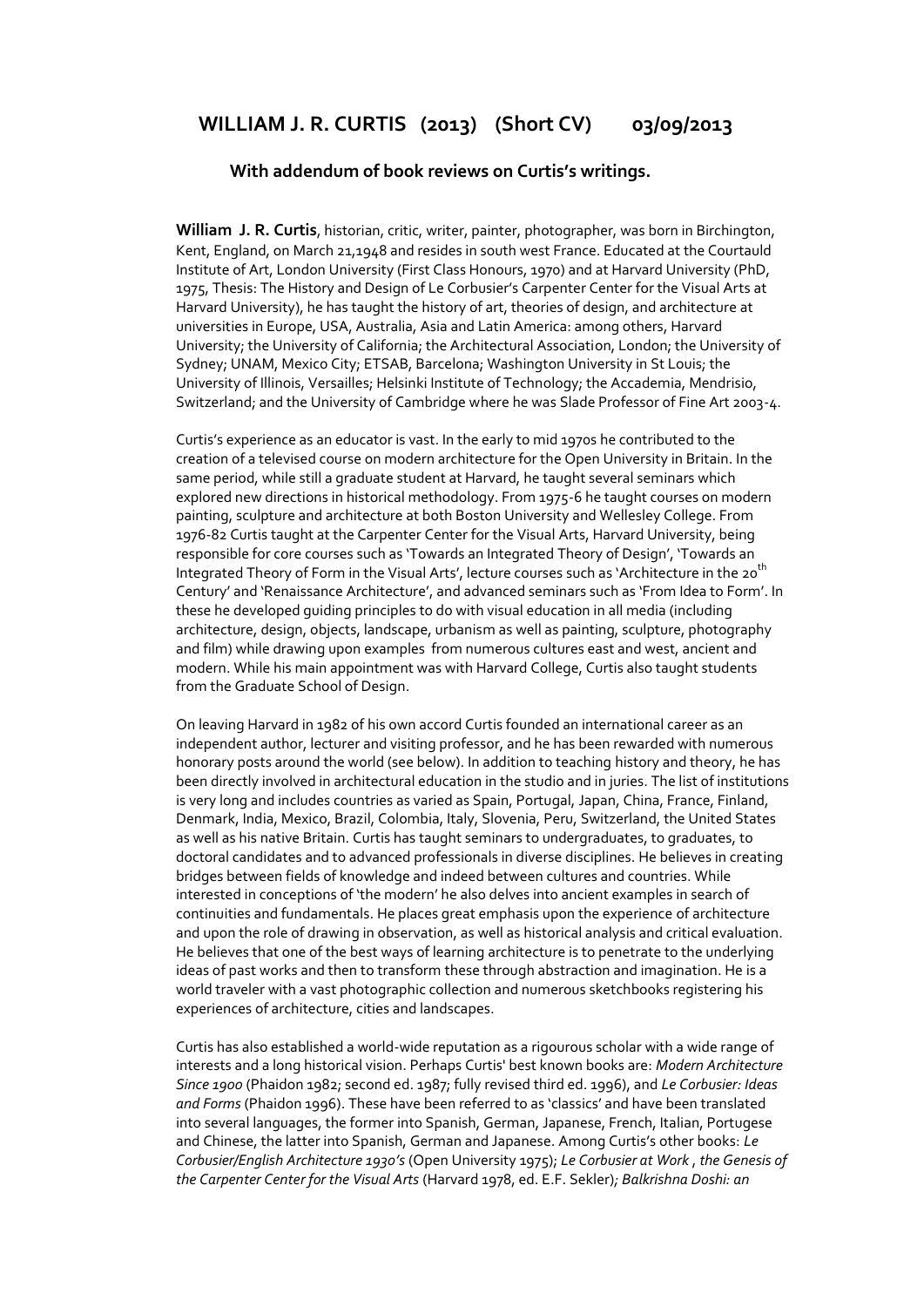*Architecture for India* (Mapin, Rizzoli 1989); *Denys Lasdun: Architecture, City, Landscape* (Phaidon, 1994).

Curtis's more recent books include: *Abstractions in Space: Tadao Ando, Ellsworth Kelly, Richard Serra* (Pulitzer Foundation, St. Louis 2001); *Barcelona 1992-2004* (Gustavo Gili, Barcelona 2004); *RCR Aranda , Pigem, Vilalta Arquitectes* (Gustavo Gili, Barcelona 2004); *La estructura de las sombras/ The Structure of Shadows, Bell-Lloc* (Barcelona 2009) and *Teodoro Gonzalez de Leon: Obra Completa/ Complete Works* (Arquine, Mexico 2010). He contributed two texts to *Edvard Ravnikar, Architect and Teacher* (Springer, Vienna, NY, 2010), a book which received a Pleçnik Medal, in Ljubljana, Slovenia, April, 2010. Curtis also published introductions to numerous historical monographs, among recent ones: *Alvar Aalto, Maison Louis Carré* (Helsinki, 2008), *Edvard Ravnikar, Architect and Teacher* (Springer, Vienna 2009), *Anant Raje Architect, Selected Works, 1971-2009* (Talika, New Delhi, 2012) and a major introductory essay in *Fernando Tavora*, *Modernidade Permanente* (Porto, 2012).

Curtis has written historical, critical and theoretical texts on subjects as varied as modern architecture, landscape design, the history of everyday objects, the process of design, historiography, visual education, criticism, modern architecture in Spain, Indian architecture (modern and ancient), sub-Saharan vernacular architecture (see for example 'Type and Variation, Berber Collective Dwellings of the North West Sahara, *Muqarnas 1,* Yale, 1983), Australian Aboriginal spear-throwers, photography, and the abstraction of nature in painting (see for example 'Notes on Abstraction', *Mental Landscapes, Mielen Maisemia*,( Alvar Aalto Academy, Helsinki, 2000) . Over the past forty years, Curtis has written over twenty texts on Le Corbusier in addition to his books on the subject – one could cite for example: 'Le Corbusier, Manhattan et la Ville Radieuse', *Archithèse*, 1976; 'Ideas of Structure and the Structure of Ideas, Le Corbusier's Pavillon Suisse, 1930-1', *JSAH,* 1981; 'Authenticity, Abstraction and the Ancient Sense', *Perspecta 20,* Yale, 1983; 'Le Corbusier, Nature and Tradition', *Le Corbusier, Architect of the Century*, London, 1987; 'Transformations', *Crossing the Parallel, Le Corbusier Mori Collection*, Tokyo, 1999; 'Abstractions et représentations; Le Capitole de Chandigarh, paysage de symboles'*, Le Corbusier, L'atelier intérieur*, Editions du Patrimoine, Paris, 2008; 'Intersections: On Re-reading Le Corbusier', *AA Files*, no 58, London, 2009.

Curtis has produced over a dozen monographic studies on contemporary architects with *El Croquis* (Madrid) on (among others) Alvaro Siza, Rafael Moneo, Tadao Ando, Miralles /Pinos, Herzog & de Meuron, Juan Navarro Baldeweg, RCR Aranda Pigem Vilalta, the younger generation in Spain etc Curtis has also written introductions to a large number of major exhibition catalogues, for example *Le Corbusier*: *Architect of the Century*, London, Arts Council,1987; *Finland Builds*,, Museum Finnish Architecture, Helsinki, 1992; *Bienal de arquitectura Espanola,* Madrid (1995,1997); *Alvar Aalto in Seven Buildings*, MFA, Helsinki, 1998; *Beyond Minimalism, The Architecture of Tadao Ando*, Royal Academy, London, 1998; *The Pritzker Architecture Prize, the First Twenty Years*, Art Institute, Chicago, 1999); *AAI Awards 2010,*  (Gandon Editions, Cork, Ireland 2011, Introductory text 'The Time of Life, the Time of Architecture'); *Louis Kahn, the Power of Architecture*, Vitra Design Museum and Netherlands Architectural Institute, 2012, with the text 'Modern Architecture and the Excavation of the Past, Louis I. Kahn and the Indian Sub-Continent'.

Curtis is currently engaged in critical debates in the 'third' world as well as the 'first' and his writings on contemporary architecture have appeared in international journals such as *Architectural Review, Architect's Journal, Architectural Record, L'Architecture d'aujourd'hui, ARK, D'Architectures, Plan Libre, Poïesis, Arkitektur DK, Arquitectura Viva, Il Giornale, dell 'architettura, Abitare, Bauwelt, Mimar, Arquine, Oris,A+U, Architecture+Design* etc. and in weekly and daily newspapers such as *El Païs, Lavanguardia ,The Guardian, NZ Zeitung* and *Building Design .* His incisive analyses of contemporary architectural dilemmas have been translated into many languages including Chinese, Arabic, Galician, Basque and Hebrew. His carefully constructed and elegantly written book reviews in, for example, the *Journal of Society of Architectural Historians*  or the *Times Literary Supplement* over the past thirty years are well enough known (one could cite 'The Invention of the East, Myths of Indian Architecture' *TLS*, August 1991; 'Saying and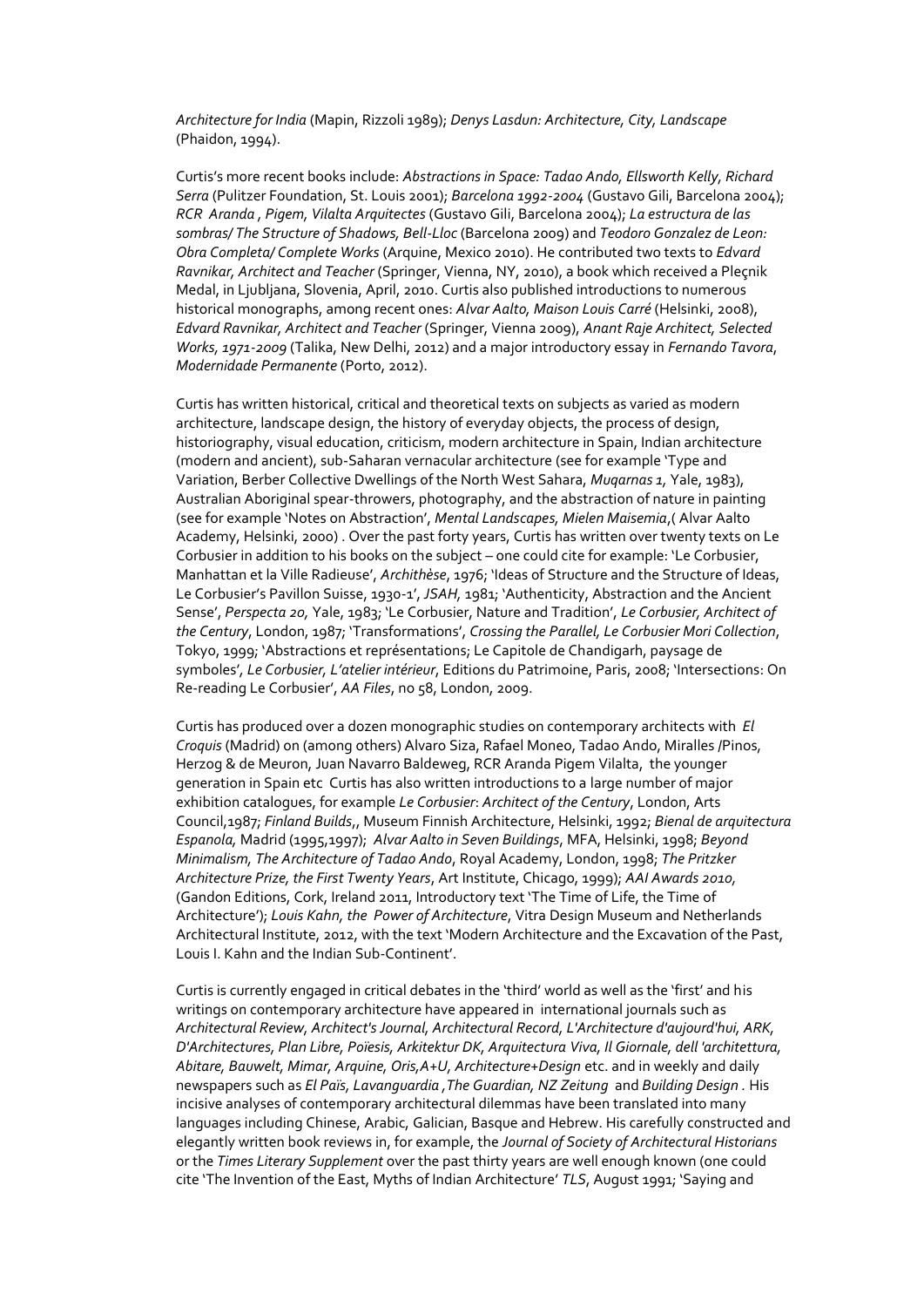Doing, Alberti's Precepts and Practice', *TLS*, March 1999; 'Grammar of Earth' Frank Lloyd Wright', *TLS,* October, 2008). Curtis discusses his approach as a historian in ' La perspectiva de un historiador sobre la arquitectura moderna', *Conversa al voltant del llibre La arquitectura moderna desde 1900, William J. R. Curtis*, Ed Cooperativa, COAC, Barcelona, 2007. He resumes his notions of criticism and his positions on recent architecture in 'Ideas of Architecture and Architectural Ideas' in*The Very Best Works at the Turn of the Century / Las Mejores Obras de Principios de Siglo* (*El Croquis*, Madrid, September, 2011) and in 'Maintaining the Long View, Notes on the Functions of Criticism', *ARK*, February, 2013.

Curtis has received several prizes and awards in recognition of his scholarship, his critical writings and his role as an educator, for example: the Founder's Award of the Society of Architectural Historians, USA, 1982 (for 'Ideas of Structure and the Structure of Ideas: Le Corbusier's Pavillon Suisse, 1930-31, *JSAH,* 1981); the Alice Davis Hitchcock Medal of the Society of Architectural Historians of Great Britain, 1984 (for *Modern Architecture Since 1900*, first edition, 1982); both the Book Award (for *Modern Architecture Since 1900*) and the Critic's Award of the Comité international des critiques d'architecture, 1985 (for 'Principle versus Pastiche, Perspectives on Some Recent Classicisms', *Architectural Review*, August, 1984); a Silver Medal at the World Architectural Biennale, 1989 (for *Balkrishna Doshi, an Architecture for India*, 1989); a Historical Monograph Award from the American Institute of Architects, 1997 (for *Modern*  A*rchitecture Since 1900*, 3<sup>rd</sup> edition, 1996); a National Honor Society Gold Medal in Architecture and Allied Arts (USA), 1999 (for activities as historian, critic and educator); a Foundation Medal marking the 50<sup>th</sup> Anniversary of the Museum of Finnish Architecture 2006.

Curtis has served on numerous international juries and commissions, for example: the. Festival of India, 1986; Aga Khan Award, 1986 (Technical Reviewer); Compton Verney Opera House Jury , 1988; Wolf Prize Jury, Israel, 1991; Shanghai Pudong Honorary Committee, 1992; Finland Builds Jury, Museum of Finnish Architecture , 1992; Consiglio Scientifico, Univ. Svizzera Italiana, Accademia, Mendrisio, 1995-7; Board of International Master's Programme, Otaniemi Institute, Helsinki 1995-8; President of Jury, Piranesi Prize, Slovenia 2000; Museum of Human Evolution Jury, Burgos, 2000; Premio Regional de Arquitectura Jury, Canaries, 2004; Port Tanger-Med Jury, Morocco 2005; Palais des Congrès Jury, Nancy 2007; Equerre d'Argent Jury, Paris 2007; Prix Midi-Pyrenées Jury, Toulouse 2007; Gare Maritime Tanger-Med Jury,Morocco 2007; Premio Andalucia de Arquitectura 2008; Centre d'Art La Cuisine, Nègrepelisse Jury, 2009; President of Jury, ASCER Ceramics Prize, Spain 2009 ; Architectural Association of Ireland, Jury, 2010; President of Jury, Piranesi Prize, 30<sup>th</sup> edition, 2012.

Curtis has delivered numerous formal lecture series around the world and filled several honorary posts, for example: Architectural Association, London, 1979 ('Interactions of Form and Meaning in the Work of Le Corbusier', 9 lectures); AA, London, 1980 ('American Architecture from the Civil War to the Depression', 6 lectures); Power Lectures, Australia, 1981; Taiwan Association of Architects, 1984; UNAM, Mexico City (series of 12 lectures on Le Corbusier); Aga Khan Regionalism Seminar, Bangladesh 1985; Cordingley Lecture, University of Manchester, 1987; Mies van der Rohe Lectures, I.I.T. Chicago, 1987; Banister Fletcher Lectures, London, 1988; Inaugural Lecture, ETSAB, Barcelona, 1989; George Simpson Visiting Professorship, University of Edinburgh, 1990, 1991; Inaugural Lecture, ETSAM, Madrid 1990; End of Year Address,Technion, Haifa 1990; Alvar Aalto Symposium, 1991; Frank Llloyd Wright, Principles and Transformations, Taliesin West, Arizona, 1994; Berthold Lubetkin Memorial Lecture, 1995; Cycle de conférences, Societé française des architectes (SAFA), Paris, 1995 (22 lectures on the state of architecture); Univ. Archiprix, Utrecht 1997; Annual Sir John Soane Lecture, London, 1997 (on Modern Architecture and Ruins); Le Corbusier and Japan, Tokyo, 1997 ('Le Corbusier as Mirror and Lens'); Le Corbusier, International, UNESCO, Paris 1997 ('On Transforming Le Corbusier'); Chandigarh, Fifty Years of the Idea, Chandigarh, India,1999; East Wind, Tokyo, 2000; EAAE, Crete, 2000 -1. (continues below)

Selected Formal Lectures (continued): Annual Lecture, Alvar Aalto Academy, Helsinki, 2002; Madrid 2012 Olympics, Madrid 2003; Utzon Symposium, Aalborg, 2003; Slade Professorship of Fine Art, University of Cambridge, 2003-4 ('Modern Architecture and Monumentality', 8 public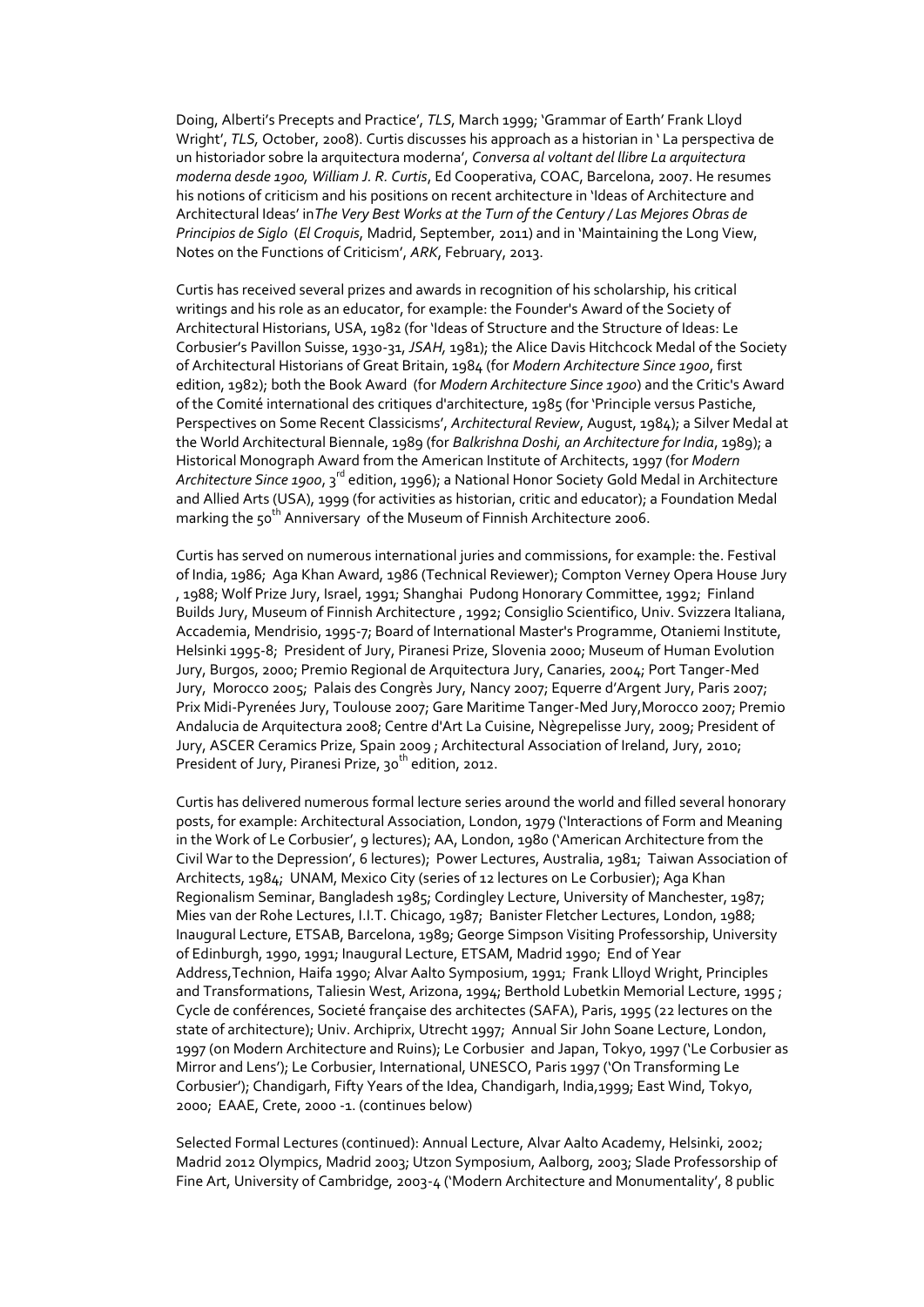lectures); Inaugural Lecture, Milan Polytechnic, 2006; Docomomo, London, 2006-7; Circulo de Bellas Artes, 2007;'Presentacion, Spanish Ed Modern Architecture Since 1900, COAC, Barcelona 2007; UNAM, Mexico, 2007; Cycle de conferences: une perspective critique sur l'architecture contemporaine, SAFA, Paris, 2007 (6 lectures); Cité de l'architecture, Paris 2007; Rencontres des Causses de Quercy (Prehistoric Art), 2007; Eduardo Chillida: el Peine del Viento , San Sebastian, 2007; World Architecture Festival, Barcelona 2008.; Inaugural Lecture, Hay Literary Festival, Alhambra, 2009; Keynote Address, Mackintosh's Masterpiece, Glasgow School of Art Centenary, 2009; Le Corbusier Voyage d'Orient, Middle Eastern Technical University, Ankara and Istituto Sturzo, Rome, 2011; Santiago de Compostela, 2011,2012; CCNY New York, 2011, 2012; Leccion Inaugural ETSA, Universitat Politecnica de Valencia, 2012; Akademie der Kunste, Berlin, 2012; Abstraccion y Luz, Grenada, 2012; Louis Kahn , The Space of Ideas, CCNY, 2013; Meaning in Architecture, RCA and V&A, London, 2013.

Curtis has curated several exhibitions over the years and written accompanying catalogues/books/texts, among others: *New Directions in British Architecture*, (Courtauld Institute, London, 1969); *Search for Total Construction, USSR 1917-32* (Carpenter Center for Visual Arts, Harvard, 1971) (contributions to catalogue); *A Language and a Theme: the Architecture of Denys Lasdun and Partners* (RIBA, Heinz Gallery, London 1976) (book of same name) ; *Boston: Forty Years of Modern Architecture* (Boston, Institute of Contemporary Arts, 1980) (book of same name); *Fragments of Invention : the Sketchbooks of Le Corbusier* (Carpenter Center for the Visual Arts, Harvard 1981; Design Museum, NY 1982; Hutheeseing Museum, Ahmedabad 1984; Museum, Chandigarh, 1985) (catalogue of same name, Architectural History Foundation and MIT Press). *Forms and Functions of the Australian Aboriginal Spearthrower* (Carpenter Center for the Visual Arts, Harvard 1982) (catalogue of same name). *Modernism, Nature, Tradition : the Architecture of Denys Lasdun* (European Investment Bank, Luxembourg 1995) (catalogue of same name). In addition Curtis has designed several exhibition installations of his own paintings and photographic work (see next paragraph).

As well as writing books and critical essays, Curtis exhibits and publishes his paintings, drawings, reliefs and photographs. An exhibition of his drawings and paintings entitled ' Mental Landscapes/ Mielen Maisemia'' was shown at the Museum of Finnish Architecture, Helsinki in 2000 accompanied by the book *Mental Landscapes*, (Alvar Aalto Academy, 2000); another , entitled 'Pokrajine Duha', took place at the Dessa Gallery, Ljubljana in 2001; a further selection, entitled 'Mental Landscapes/ Paisajes Mentales' was shown at the Circulo de Bellas Artes, Madrid in 2002 accompanied by the book *Mental Landscapes/ Paisajes Mentales William J.R. Curtis,* (Circulo de Bellas Artes, Madrid, 2002); yet another took place at the Carpenter Center for the Visual Arts, Harvard University in 2004, with a brief catalogue/flier.

An exhibition of Curtis's architectural photographs, 'Architectures du Monde .Le regard de William J.R. Curtis', took place at the Centre Méridional de l'Architecture et de la Ville in Toulouse in 2004-5; at the Forum d'Urbanisme et d'Architecture in Nice, summer 2005 and at the Maison de l'Architecture, Angers, 2011. A further exhibition with catalogue *Structures of Light* (Alvar Aalto Academy, 2007) took place at the Alvar Aalto Museum, Jyvaskyla, October-November 2007 (installation designed by author)

#### [http://www.alvaraalto.fi/info/press/07eng\\_studio-curtis.htm](http://www.alvaraalto.fi/info/press/07eng_studio-curtis.htm)

In the summer 2013 Curtis held an exhibition of his photographs at the CMAV Toulouse with the title: 'Laberintos Intemporales: Luis Barragan'. He is currently preparing an exhibition of his photographs, drawings and paintings, for the Alhambra, Grenada, Spain, to be shown in the Palace of Charles V in summer 2014 with the provisional title 'Abstraction and Light'.

**WJRC 2013 03/09/2013**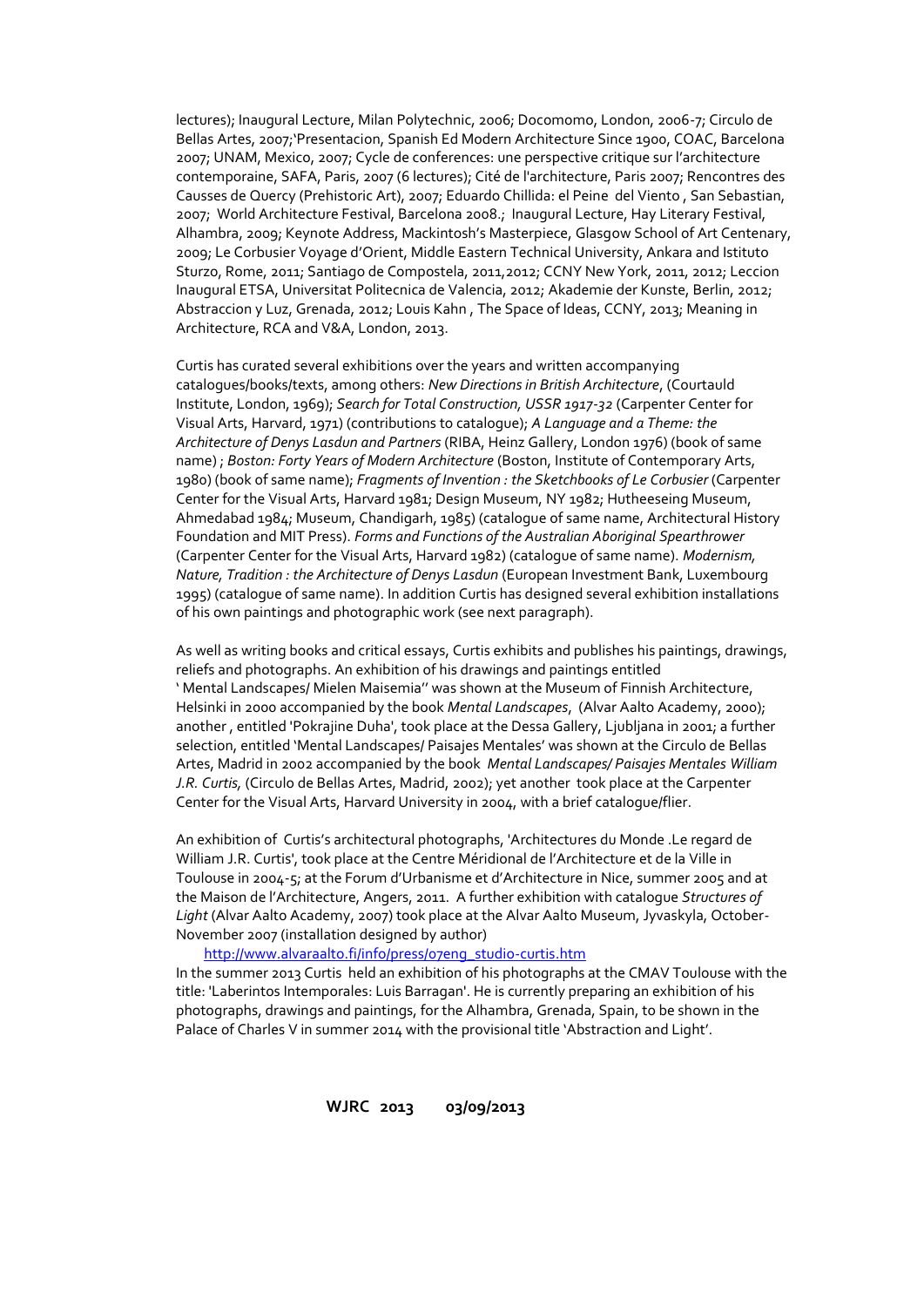## **WILLIAM J. R. CURTIS: SELECTION OF BOOK REVIEWS.**

(Covering period up to 1997; for 1997-2013 see later file)

 *Le Corbusier at Work, the Genesis of the Carpenter Center for the Visual Arts,* (Cambridge, Mass., Harvard University Press, 1978. Editor, E.F. Sekler).

Curtis was responsible for 'Description of the Building' pp 9-35, and the eleven chapter long 'History of the Design', pp 39-225. The book also contains essays by Eduard Sekler ('Introduction' and 'Assessment'), by Rudolph Arnheim, and by Barbara Norfleet. For Curtis's sections see above 'Doctoral Thesis', (accepted in 1975, written 1971-2).

'The book reflects a level of scientific scholarship necessary to record and chart a masterpiece of modern architecture. Curtis sets a standard for Corbusian studies which may be difficult to follow . . .

> Tim Benton*, Journal of Society of Architectural Historians*, March 1980.

'the book's primary value, I believe lies in the area of documentation and description. By far the most convincing and interesting section of the book is Curtis's largely descriptive 'History of the Design'. Here an overall sense of the building's conception and realization takes form'.

Fred Koetter,*Oppositions 19/20*, New York, 1980.

'What's important about this book is . . .what it tells us about a great architect's creative process, which is more than enough to make it a probable classic'.

> Robert Campbell, *Boston Sunday Globe*, September 3, 1978.

'We are not likely to have a more complete record of the genesis of any building . . . No one interested in the origins of artistic creativity, the roots of 20th century architecture, or the mechanics of contemporary civilization should overlook this book'.

> Gerald W. R. Ward, *Museum News,* Washington D.C., February, 1979.

'The book is a thoroughly researched history and assessment of the building, and it gives a welldocumented insight into Le Corbusier's working methods . . . William Curtis's masterful description of this process is backed by detailed notes, correspondence, and a bibliography . . . Reading *Le Corbusier at Work* is an experience second only to having participated in the project, and it must be acquired by all libraries with an interest in 'architecture'.

*Choice*, December, 1978.

William Curtis, the primary contributor . . . has done a formidable job . . . there may be a chronological history to the design, but the meanings of the drawings are layered and simultaneous. Curtis interprets these multiple meanings with lucidity, and his interpretation elevates the close biography well beyond its constituent details . . . Curtis has clarified the content behind the forms, giving them a context in which they can be better understood'.

> Joseph Giovannini, *Los Angeles Herald Examiner*, August 22, 1979.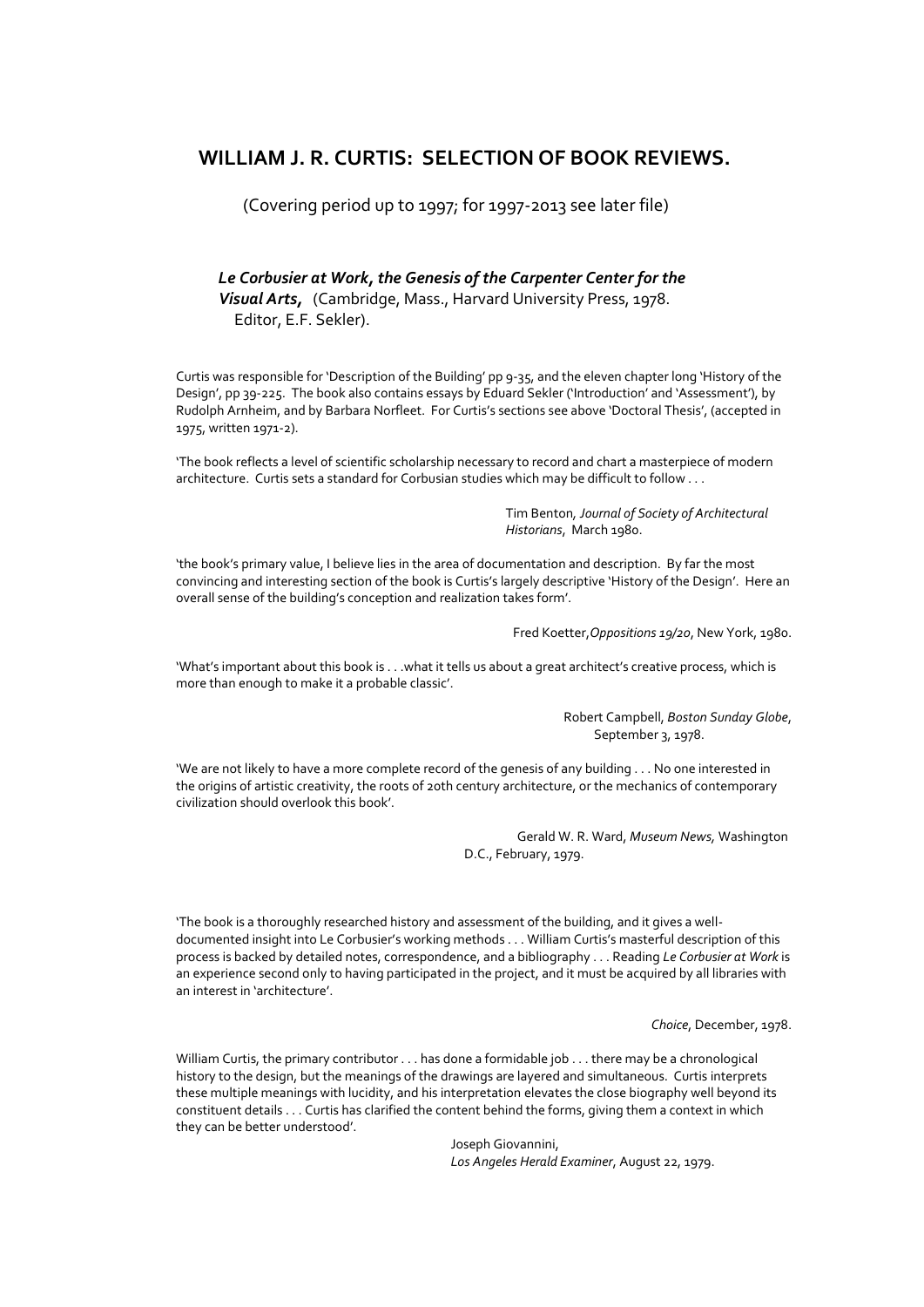'This book is quite different from all the other many books I have read by or about Le Corbusier and his work. It explains fully the whole structure of his ideology, his almost religiously held architectural beliefs.. . scrupulously honest, written in good English, (it) is the best book I have come across to instruct and illumine Le Corbusier's work. Though it deals with only one building it does it with such thoroughness it would be my choice for students'.

> Jane Drew, *R.I.B.A. Journal*, London, March 1979.

'It is a case-history of the most detailed kind . . . When a balanced biography of Le Corbusier comes to be written . . . this will be an invaluable source book.

> J. M. Richards, *Times Literary Supplement*, London, 1 February 1980.

'un ouvrage qui pourrait, par son propos, la documentation qui l'accompagne, tant verbale que graphique, être considéré comme premier modèle d'une démarche à suivre pour une recherche architecturale systématique'.

> Philippe Boudon, *AMC (Architecture Mouvement Continuité),* Paris, December, 1979.

## *Modern Architecture Since 1900,***1 st edition ,Phaidon Press, Oxford, 1982**  **2nd edition***,* **Phaidon, Oxford, 1987***;* **3rd edition; Phaidon , London 1996.**

 **(3rd, fully revised with seven new chapters and numerous other changes, new notes, bibliography and design, 862 illustrations).**

(US college editions, Prentice-Hall, NJ; 3rd edition US non-college, Phaidon (Chronicle Books distributor). (1st edition, Spanish, *La Arquitectura Moderna desde 1900,* Hermann Blume, Madrid, 987; German, *Architektur im 20 Jahrhundert*, DVA, Stuttgart, 1989; Japanese, Kajima, Tokyo, 1990).

1st edition awarded the Alice David Hitchcock medallion by the Society of Architectural historians of Great Britain for making 'an outstanding contribution to the study and knowledge of architectural history'. (October, 1984).

Listed by the CICA (Comité International des Critiques d'architecture) as one of the five most significant books on architectural criticism to be published in the previous three years (January, 1985).

 ' . . . it is not only immeasurably the finest work covering this field in existence, first edition but may very well be the best survey of any field in the history of architecture written since the prime of Nikolaus Pevsner and Sigfried Giedion'.

> James Ackerman, Professor of Fine Arts, Harvard University, 1982.

' . . . the scope of the book is breath-taking, and so is the author's versatility in the field of twentieth century architecture. With apparent ease, Curtis succeeds in translating an overwhelming bulk of knowledge into a fluent and never overloaded text. Given the quantity of precise information he handles, one is first edition amazed by the competence with which he controls his subject and by the brilliance with which he puts facts and arguments into interesting critical perspectives. Some of these chapters will set new standards in the historiography of modern architecture'.

Stanislaus Von Moos, *Art Journal*, Summer 1983.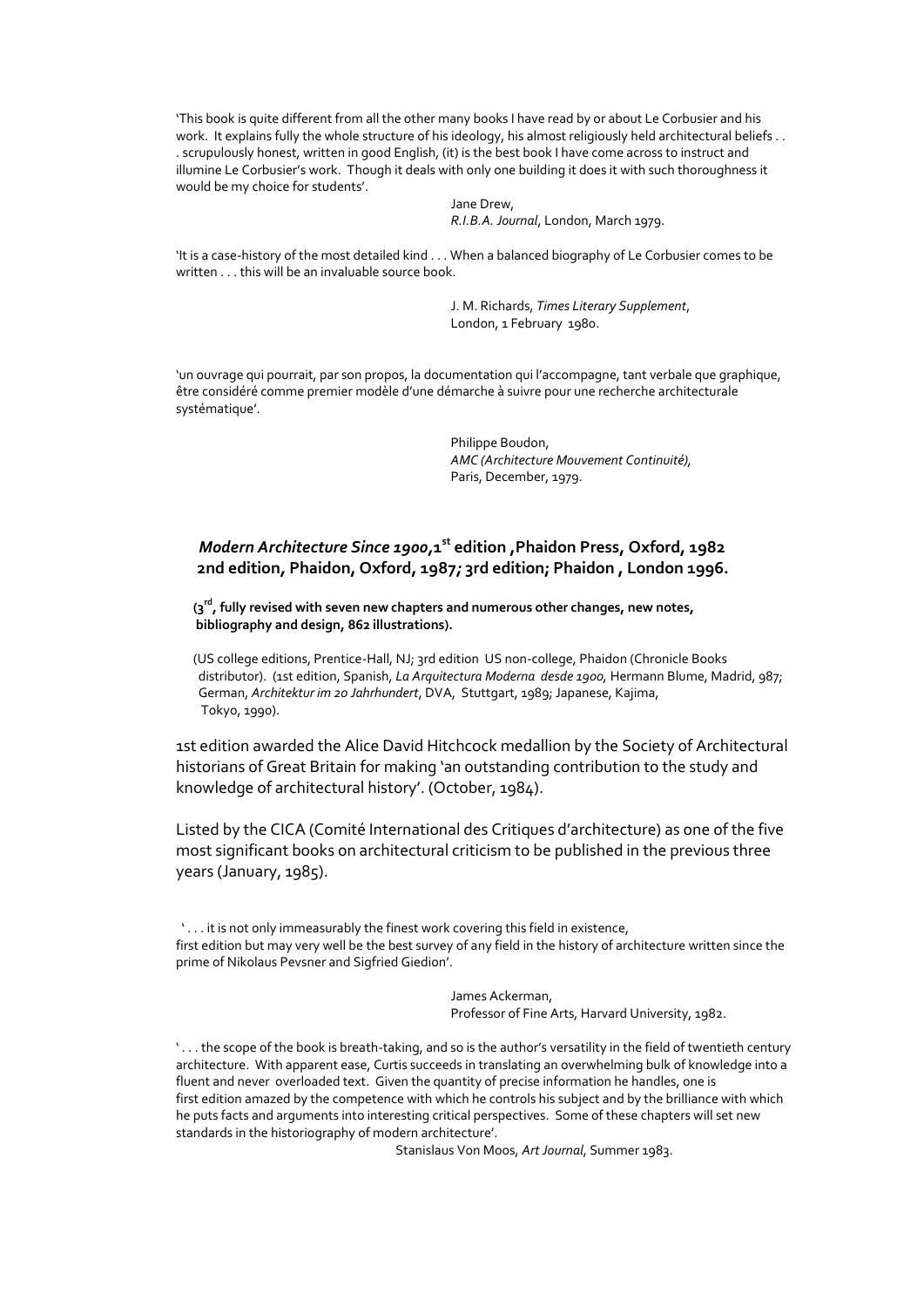In his treatment of regional developments the author deals with the question of authenticity most convincingly in connection with the architecture of the developing countries . . . the skill with which the author moves from chapter to chapter, from topic to topic, from idea to idea, gives the entire book a coherence and unity unrivalled in textbooks on the subject. . . . it is the meaning of buildings as exemplified by their social, institutional and, above all, cultural significance that occupies the author's greatest attention . . .'

> Peter Serenyi, *Journal of Architectural Historians*, October, 1984.

'This is a distinguished and much needed book. It is distinguished for its critical insights and its theoretical force . . . Authenticity, the imaginative coherence of part and whole, of social vision and form, is his touchstone, and it rarely fails him'.

Tom Heath, *Architecture Australia*, July, 1984.

'His introduction is about as intelligent a summary of the problems of defining modern architecture as I have ever read . . .'

> Martin Pawley,*Architectural Review*, December, 1983.

'Curtis has made a conscientious effort to give a comprehensive account of the modern movement in architecture by filling in the gaps left by modernist rhetoric and omission; he clearly wants to tell the whole story with truth and justice for all. An able historian, he succeeds to a degree.'

> Ada Louise Huxtable, *New York Review of Books*, 22 December, 1983.

'. . . this triumphant survey . . . the prose is sometimes inspiring, sometimes funny, always interesting . . . this summary is tremendous. More concise and readable than Hitchcock, it deserves to become a classic'. *Arts Review*, 17 December, 1982.

'. . . William J. R. Curtis deserves high praise for picking up and unravelling the strands of 75 years of architecture in such a remarkably well-balanced and lucid collection of essays'.

> Charles Knevitt, *Sunday Telegraph*, 27 February, 1983.

'The chief virtue of William J. R. Curtis' new book *Modern Architecture Since 1900* is that Curtis is able to put the history of modern architecture in context and in perspective. Curtis understands better than most what goes into the making of architecture. . . . He shows that the best of modern work and the examples likely to live on through history are those that have a deep-seated sense of architectural values and that deal with fundamental issues of space, light and form.'

Brett Donham, *Progressive Architecture*, May, 1984

'For the non architect, the great value of the book is not only that it provides a lucid, swiftly informative overview, but also a basis for the critical evaluation of buildings . . . While Curtis mphasises form in his architectural analysis, he reads forms for their ideas . . . (he) looks for buildings that have philosophic intensity . . . Curtis stresses that the best of the modernists may have rejected historicism and revivalism, but that they did not reject tradition. Curtis notes repeatedly that such figures as Le Corbusier, Louis Kahn, Frank Lloyd Wright, even Mies van der Rohe, and many others, sought not the outward forms of classicism but its basic principles'.

> Joseph Giovanninni, *Los Angeles Herald Examiner*, 9 November 1982.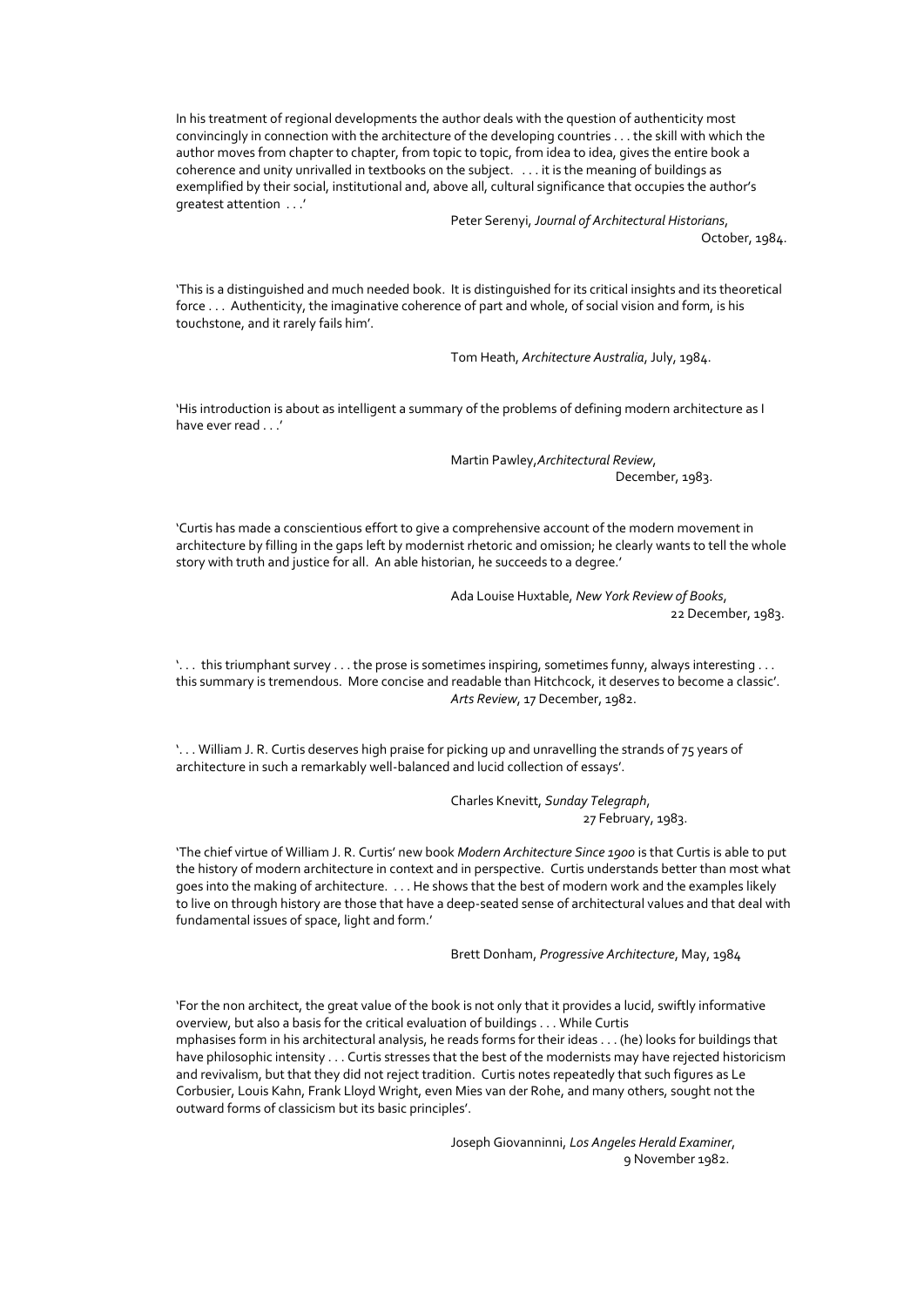'William Curtis' new book Modern Architecture Since 1900 should prove a superb text for any course on modern architecture . . . can provide the student of architecture with the means to accomplish his most arduous task: to see'.

*Skyline*, New York, April, 1983.

'He handles . . . complex subjects in a remarkably clear and fluid prose, a welcome change from the dubious obscurantism of much current writing . . . Curtis' strengths - an intuitive sense of the past, the intellectual agility to trace the complex course of style and influence, the acumen to disengage idea from form'.

> Douglas Suissman, *Design Book Review,* Spring, 1984.

'The history of architecture is not a narration of events, its purpose is to give meaning to events in history. This can only be done if the historian takes up his work with crystalline clarity. This has been done by William Curtis by reiterating that good architecture is a matter of good judgement of form, clarity of function and something to raise the spirit of man to a sublime experience'.

Aditya Prakash, *Design (India),* May 1983.

'This will probably prove to be the definitive text on 20th century architecture: should you want only one book on the subject, this is it.'

*Landscape Architecture*, 1983

Curtis has history unfold in a number of gradually developing traditions. Individual works play a crucial role in these evolutionary processes. They transform and integrate latent tendencies into sensory experiences. Great masterpieces have an exemplary effect. They can end traditions, bend them and summon new ones into life. For Curtis, the assimilation, imitation and amendment of these works can explain more of architectural history than the verbal construction with which they are presented or criticised. He does not have modern architecture arising out of the polemics of the historic avant-gardes. And it is therefore not surprising that he is equally unimpressed by the diatribes which nowadays announce its demise. According to him, on the whole we are not at the end of an era or the beginning of a new one. We are in the middle of the multiform tradition of the modern . . .

> Hans van Dijk, 'Dutch Modernism and It's Legitimacy, *Architectuur in NederlandJahrbock 1991-1992*, Amsterdam, 1992.

*Modern Architecture Since 1900***, 3rd edition**. (Phaidon, London, 1996.

 ( Fully revised, seven new chapters and other changes, new design, footnotes, bibliography, 862 illustrations, many in colour). (Translated into French, Italian, Spanish,German, Portugese, Chinese).

A book of this length and depth is an unimaginable achievement . . . each chapter opens with an excellent essay laying out the main theoretical and historical issues . . . some of the revised and additional sections, and his bibliographical notes, demonstrate that he listens to his critics. It is delightful to see good illustrations of great architecture by indigenous architects of the developing countries, to see social housing alongside public and private dwellings . . . Hard or soft back it is definitely worth having. Colour pictures are numerous and there are plenty you may not have seen before'.

> Emma Dent Coad, *Building Design*, London, 22 November 1996.

'As close to a definitive guide to the architecture of our century as we yet have'. Hugh Pearman, *Sunday Times,* London, 1 December 1996.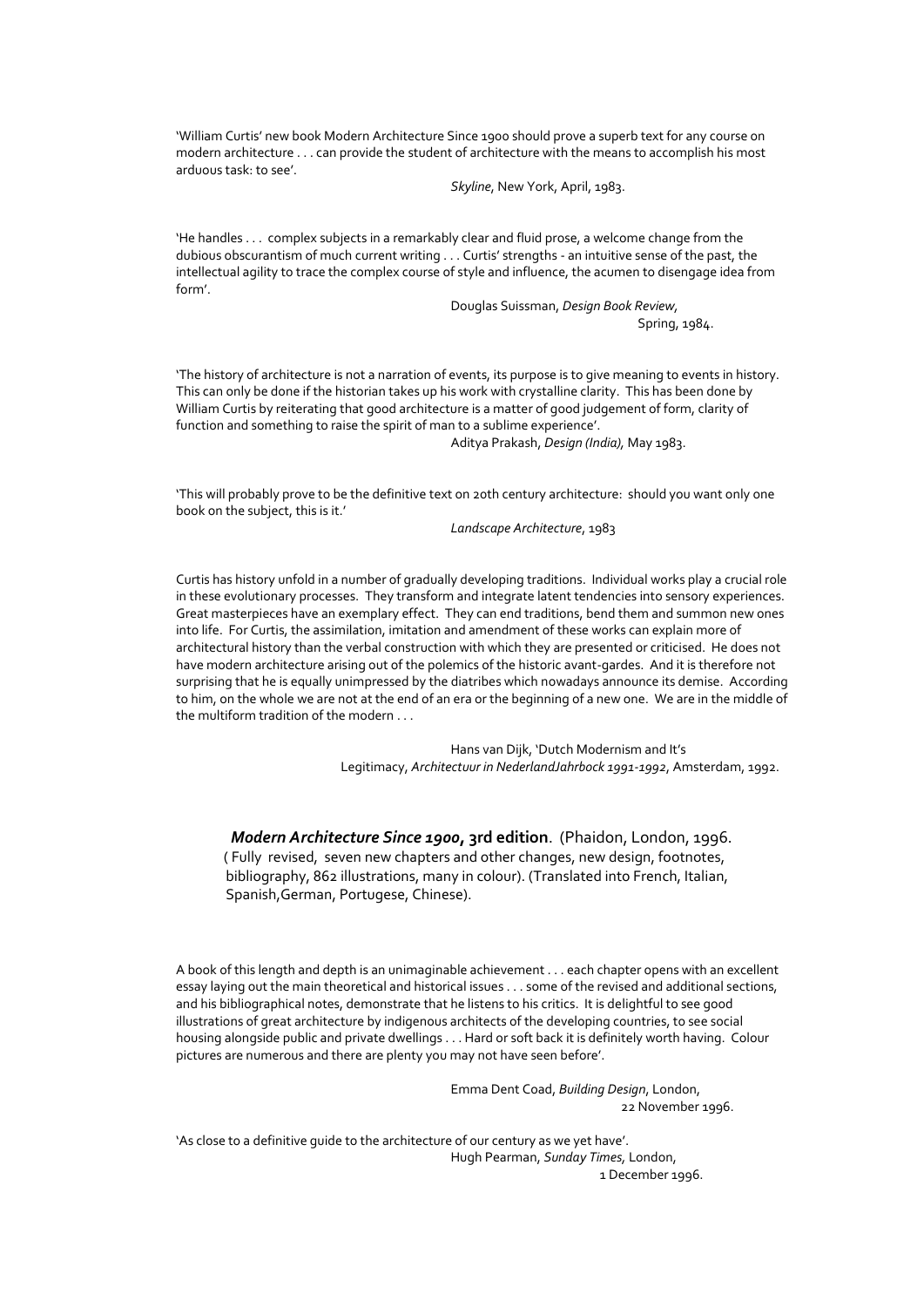'This should be a standard volume in all architecture collections'.

*Library Journal,* New York, 1 October 1996

' . . . the latest, much expanded edition of his classic Modern Architecture Since 1900 . . . comprehensive, up-to-date and very readable'.

> Kenneth Powell, *Sunday Telegraph,* London, 8 December, 1996.

'A classic survey that is by far the most comprehensive and intelligible of its kind . . . most remarkably he puts the work of contemporary architects into a historical perspective and brings his story up to date'.

Michael Webb, *L A Architect*, September 1996.

' . . . this new edition of Curtis' history . . . differs considerably in content as well as appearance . . . the most obvious difference is the addition of a new concluding section 'Continuity and Change in the Late Twentieth Century', where Curtis attempts that most difficult task for the historian - a judgment on the recent past . . . What remains constant, and give this history its strength, are two things in particular: the relatively extended treatment Curtis gives to certain key works, allowing him to develop his argument by attention to specifics and to explore several levels of meaning; and his marked distaste for '-isms' in place of 'authenticity' . . .

> Andrew Mead, *Architects' Journal*, London, 19 September, 1996.

'Typically he combines the demonstration of general lines of development with a thorough description of the most emblematic examples, and it is this approach which Curtis uses in the last part (1980-1993). He rejects the usual labels and compares the situation to a delta in which the principal current divides into several streams . . . Spanish architecture has benefited greatly from the revision and amplification of this book . . . One cannot ask for more'.

> Jorge Sainz, *Arquitectura Viva*, Madrid, July-August, 1996.

'Just as a whole range of literary history relies upon the pleasure of the text, Curtis's architectural history relies upon the sheer joy of the built object. With a true gift of empathy he treats diverse examples, situating them in the context of the history of ideas and forms . . . a great book . . .'

 $\ddot{\phantom{0}}$ 

Jean-Claude Garcias, *L'Architecture d'aujourd'hui*, Paris, December, 1996.

Thanks to these interventions, Curtis's work is probably the most complete handbook now available, taking serious consideration as it does of developments in the Third World. It is difficult to catch him out on an omission, whether in the architects mentioned or in the references to the literature consulted . . . Curtis has amply justified his standing as a historian, even in comparison with earlier authors of overviews such as Pevsner, Giedion, Zevi, Benevelo, Tafuri and Dal Co, Jencks and Frampton . . . Just the combination of main text and explanatory bibliography makes it an up-to-date handbook that hopefully will find its way on to the required reading list for all students of architecture and the history of art'.

Hans van Dijk, *Archis*, Rotterdam, May-June 1997.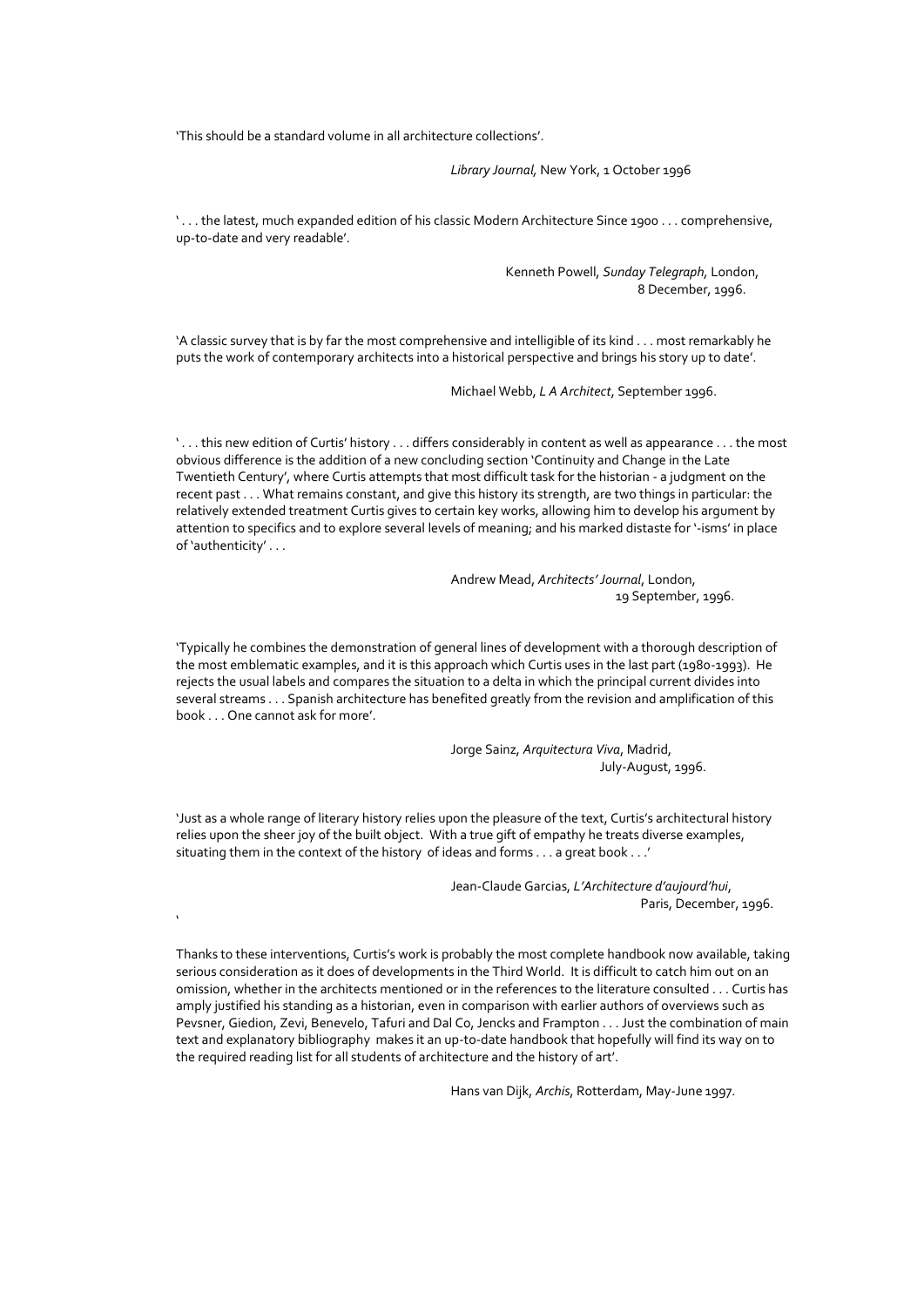## *Le Corbusier: Ideas and Forms* **(Phaidon Press, Oxford 1986, Rizzoli, New York, 1986).**

(Spanish edition, *Le Corbusier, Ideas y Formas*, Herman Blume, Madrid, 1987; German edition, *Le Corbusier, Ideen und Formen,* DVA, Stuttgart, 1987; Japanese edition, Kajima, 1992).

'. . . the most lucid and complete chronicle yet available of Le Corbusier's achievement and (in the words of his title) the 'ideas and forms' which successively and cumulatively account for its significance. It is, then, as incise narrative . . . illuminated by penetrating critical commentary that this book excels . . .'

> William H. Jordy, *Times Literary Supplement,* London, February 13, 1987.

'. . . this book is an admirable as well as well-timed introduction to Le Corbusier. In it much recent scholarship has been pulled together and presented in a lively account of Le Corbusier's life and work . . . it is also a record of personal observation and synthesis by an informed and shrewdly sensitive author which will remain valid and fresh in the long term.'

> Peter Buchanan, *Architectural Review*, London April 1987.

'William J.R. Curtis is the best architectural historian writing in the English language, and that alone makes this book something of an event. Unsurprisingly, Curtis has turned out what is probably the most comprehensive, well balanced and interesting narrative yet produced about one of the giants of 20th century architecture . . . '

Paul Gapp, *Chicago Tribune*, April 2, 1987.

'. . . as a study of the life and work of possibly the most erudite, probably the most gifted, and certainly the most disturbing architect of the present century, it is unlikely to be superseded.'

> James Palmes, *The Architect, Royal Institute of British Architects' Journal*, London, April, 1987.

'The most lucid and complete chronicle yet available of Le Corbusier's achievement. This book excels'.

*Architecture, AIA American Institute of Architects' Journal*, Washington DC, March, 1987.

'Surely one of the most thoughtful studies of the architect to emerge in recent years. Curtis's book is part intellectual and artistic biography, part architectural history and criticism . . . a comprehensive portrait of the intellectual and spiritual obsessions that guided Le Corbusier's work . . . Curtis seeks to reach behind the accumulated interpretive clichés and familiar formal devices of Le Corbusier's architecture to the constant principles that animated his greatest work'.

> Roger Kimball, *Architectural Record*, New York, May, 1988.

'. . . this would seem to be a good moment to recommend William Curtis' excellent book on the great man. As far as I am concerned, this is not only the best single work on Le Corbusier - a model of scholarship, erudite yet eminently readable - it is also an invaluable analysis of the architectural creative process. It should be read and re-read by every student of architecture.'

David Wild, *Building Design*, London,

October, 1987.

'A carefully considered book, based on extensive thought and study of the vast documentation. Highly recommended.'

*Library Journal*, 15 March, 1987.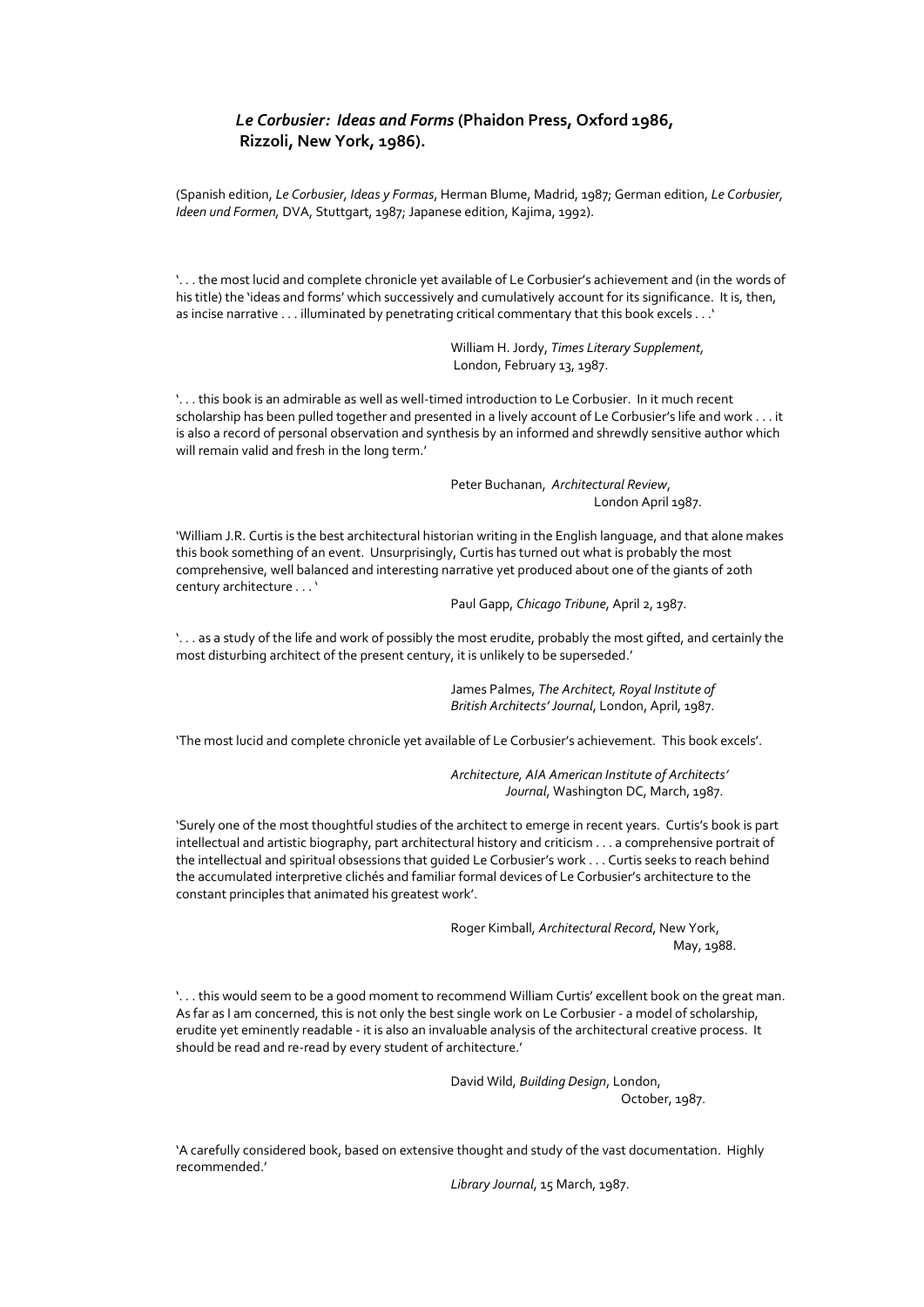'This book, by a leading architectural historian, is a valuable contribution to the study of the work of a complex architect whose major buildings are located in India. It brings into focus Le Corbusier's ability to transform traditional architectural concepts without compromising modernity . . . '

> Raj Rewal, *Inside/Outside*, New Delhi, January, 1988.

'In this century of the birth of Le Corbusier . . . there have been dozens of books devoted to aspects of the master. Curtis' is the best single volume introduction yet written'.

Robert Campbell, *Boston Globe*, December 6, 1987.

'This sympathetic handsomely illustrated biography . . . offers new perspectives'.

*Publishers' Weekly*, 24 October, 1986.

' . . . a well-balanced and handsome book . . . Curtis outlines the architect's personal history, while tracing the development of his major motifs . . .'

> *The Print Collectors' Newspaper,* March-April, 1987.

'... architectural historian Curtis presents a close study of all the master's major buildings, including - with the help of the doodles and sketches, some of which are published alongside the completed works - the themes that he drew upon for inspiration, and the ways in which he used these to create a new architectural vocabulary . . . a scrupulous study of his creative method.'

*Interiors*, May, 1987.

'Curtis lets us see, through words and images, what Le Corbusier must have seen and felt . . . and in this way lets us speculate about the artist's process of creation . . . For anyone who has created form, Curtis' description of Le Corbusier's creative process rings precisely true'.

> William Hubbard, *Washington Times*, Washington D.C., October, 1987.

'Apart from insights into the deeper recesses of architectural creativity, Curtis punctuates his chronology with descriptive and analytical passages of individual buildings in a way which makes one look again at those one thought one knew quite well . . . *Le Corbusier: Ideas and Forms* is written in prose which throughout is a pleasure to read, highly evocative of place and clearly analytical of purpose.'

> David Gray, *AA Files 16, Architectural Association School of Architecture*, London, 1988.

' . . . comme on aimerait que fût traduit le livre de William Curtis, *Le Corbusier: Ideas and Forms* (Phaidon éd.), le dernier en date, et sans doute le meilleur des grands livres sur l'architecte'.

> Pierre Vaisse, *Figaro, La Vie Culturelle,* Paris, 5 Novembre, 1987.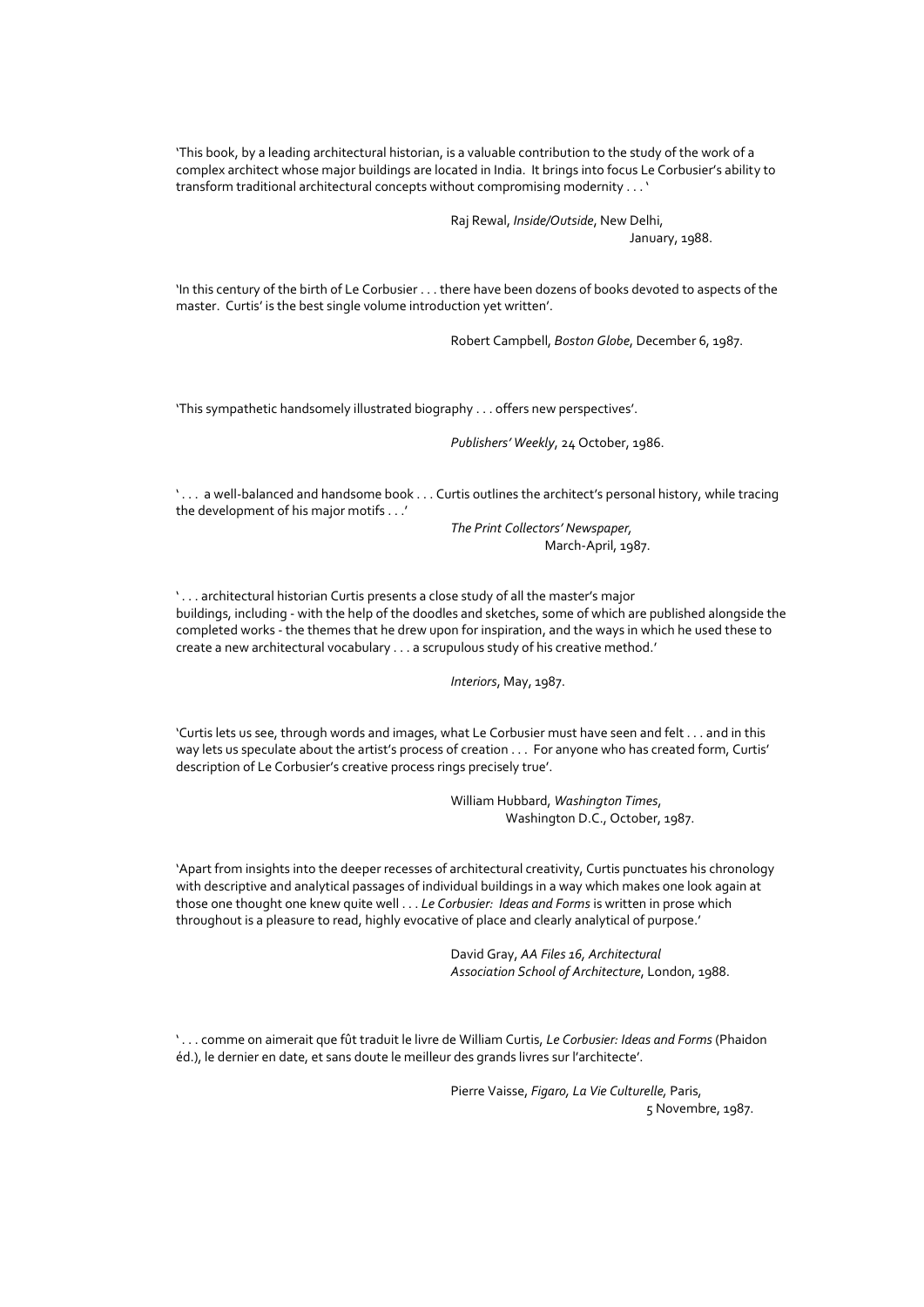#### *Balkrishna Doshi: an Architecture for India*

 (Mapin Press, Ahmedabad, 1988; US edition, Rizzoli, New York, 1988).

Awarded Silver Medal at World Biennale of Architecture, Interarch, 1989.

 'In his book on Doshi, the author gives a picture not only of Doshi's development as an architect but also of the philosophy motivating his work . . . the production of the book cannot be faulted. Excellent designing and printing . . . definitely worth buying, especially by students of architecture as for them it would be like a textbook. Very relevant to present-day India, this book is not only a tribute to the genius and vision of B. V. Doshi but has emerged as an extraordinary study of Indian architecture'.

Sheila Mohan, *Inside/Outside*, Bombay, 1989.

'This unique monograph about Doshi . . . includes biographical and bibliographical information. Curtis admires his subject and serves him well with an analytical portrait, a description of his world, and a critical discussion of his work. At present, when the Third World is being swamped by irrelevant building transplants, this is an important book for college and university architectural libraries'. *Choice*, July, 1989.

'The book analyses each of the architect's major projects and presents these in the form of sketches of ideas as well as photos of finished buildings . . . more than mere presentation, it examines ideas of culture, society and architecture as seen through an architect's life work and diaries . . . it is Doshi's quest for a regional architectural identity that is the most effective argument of the book . . . William Curtis, himself an acclaimed Western historian, is perhaps one of the few individuals in a position to write such a biography of Doshi - a book that raises the peculiarly Indian issues of architecture today . . .'

> Gautam Bhatia, *Express Magazine*, New Delhi, April 1989.

'. . . incisive, thorough and objective. It includes not only the necessary drawings but many of Doshi's original sketches, which hint at his sources of inspiration. The photographs are excellent. A detailed bibliography and a catalogue of Doshi's works completes the study . . . a superb book on the work of a talented architect'.

> Raj Saksena, *Architecture,* Washington D.C., October, 1989.

'As William Curtis's monograph shows, Doshi has versed himself in his own country's philosophy and past as well as local forms and needs, and learned to apply the wisdom of the vernacular to modern materials and functions'.

*Architectural Record*, New York, October, 1989.

'After considerable research on Doshi's notes, diaries, lectures, articles and other sources, Curtis has been able to extract the architect's thoughts on various issues, grouping them thematically. The themes cut across chronology and indicate that Doshi has been preoccupied with certain issues for a long time . . . In a simple and lucid manner, Curtis tells the story of Doshi's transformation from his early dependence on Le Corbusier and Louis Kahn to a more confident handling of a set of generic elements which have come to constitute his personal style'.

> Jaimini Mehta, *Architecture and Design,* New Delhi, Jan-Feb, 1989.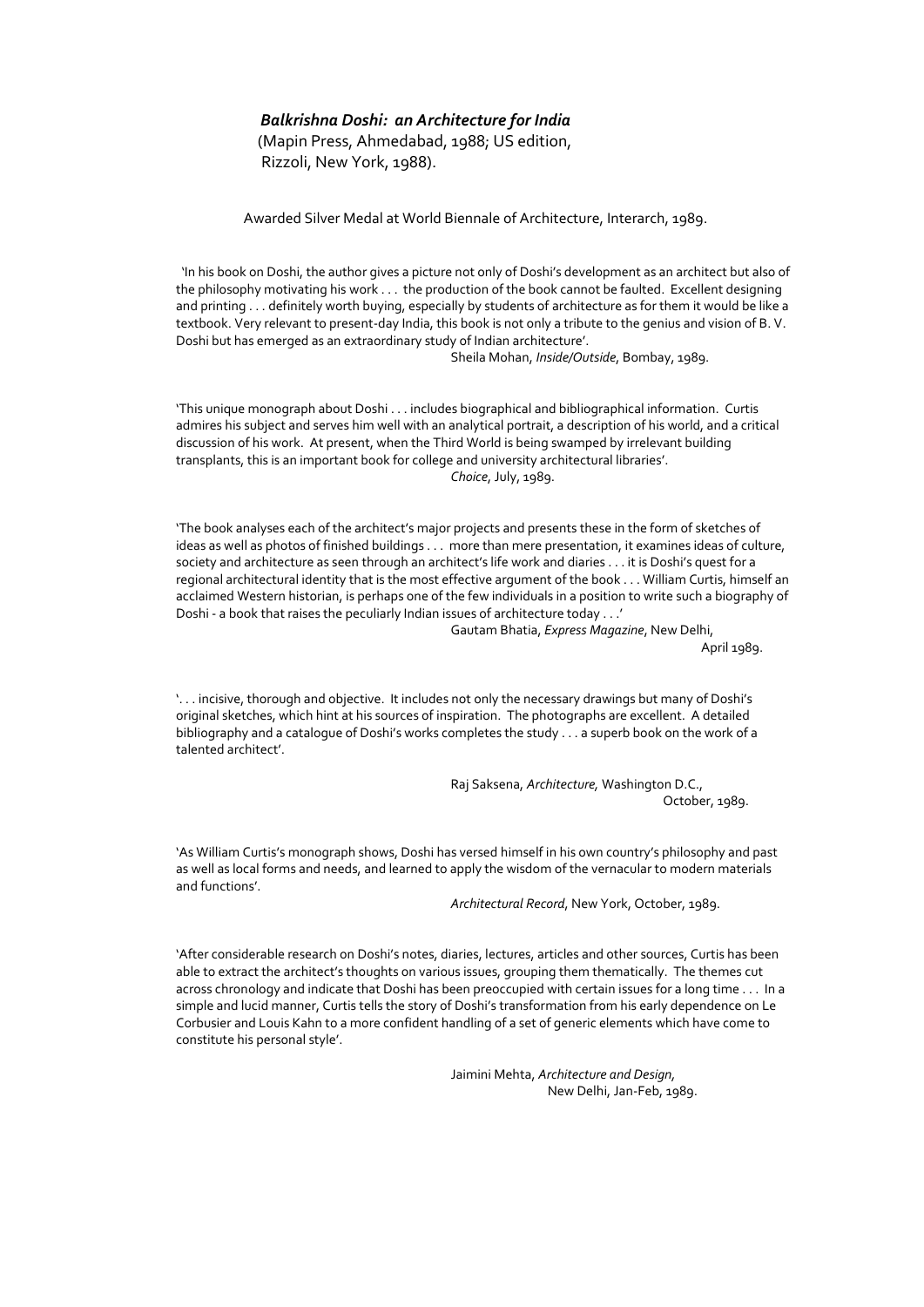#### *Denys Lasdun: Architecture, City, Landscape***, (Phaidon, London, 1994)**

(German edition**,** *Denys Lasdun, Architektur, Stadt, Lundschaft,* (Ernst und Sohn, Berlin, 1994).

 Elected architectural 'book of the year' for 1994 by *Architects' Journal*, (London), also by *Sunday Times,* (London).

'His book is one of the finest on architecture I have ever read. It is beautifully written, marshalling all the skills of a fine historian to set Lasdun's buildings (and his important, under-rated writings) in the cultural climat e in which they were created, and yet taking the longer view as well'.

> Stephen Greenberg, *Architects' Journal*, London, 1 June, 1994.

'Sir Denys Lasdun is the greatest surviving English modernist, and at last we have a monograph worthy of the man . . . William Curtis . . . criticises as well as praises. He tries to make the book an architectural story with little on Lasdun's private life. But it reads as a fine human drama all the same'.

> John Winter, *Architectural Review*, London, August, 1994.

'The presentation of the cultural background from which the finished designs emerged is especially revealing, as there is a much greater preoccupation with the symbolic, poetic and intellectual qualities in the architecture than is immediately evident from photographs . . . The result is an impressive document, fluently written, judicious and perceptive, which certainly should win Lasdun new admirers'.

> Andrew Ballantyre, *Times Literary Supplement*, London, 2 October, 1994.

'This book is a fine celebration and reappraisal of Lasdun's work'.

'Reviewers' Choice', *The Observer*, London, 15 May, 1994.

'At last, a suitable birthday present for the man who has everything: this book must be sent to Prince Charles'.

*House and Garden*, August, 1994.

' . . . a handsome and highly readable book. The author, William J.R. Curtis, argues convincingly the case for Lasdun as an architect whose work, though firmly rooted in the modern movement, has universal qualities and, more over, special relevance at a time when architects everywhere are searching for a new definition of 'tradition.'

Kenneth Powell, *Building Design*, London, 3 June, 1994.

' . . . a well deserved tribute'.

*Interiors*, August, 1994.

'... a thoughtful study'.

*The Independent*, London, 25 May, 1994.

'His book not only presents a portrait of Lasdun as one of the pioneers of post-war modernism in Britain, who helped transform the arid white modernism of the pre-war years into a richer, more humane style, but